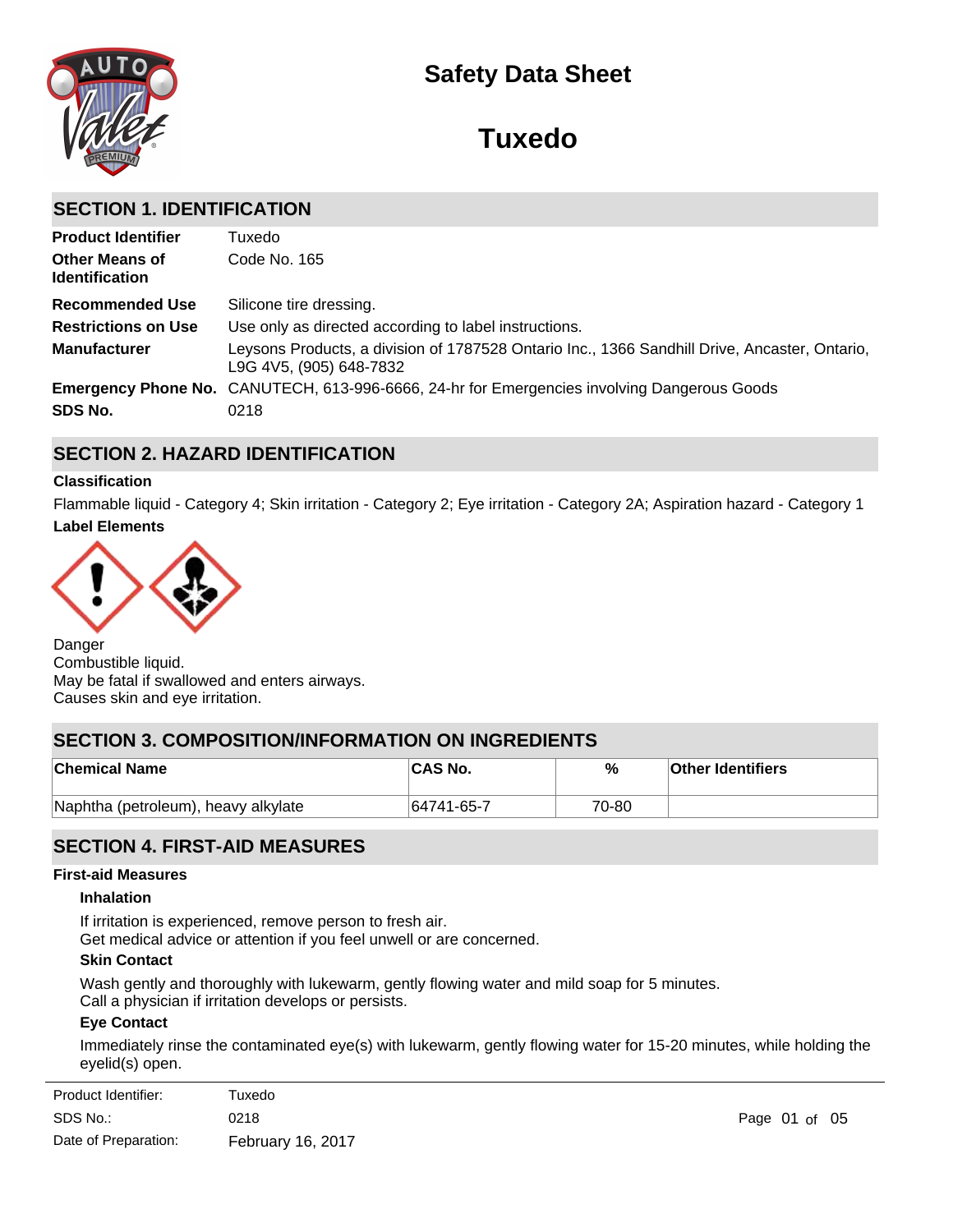If eye irritation persists, get medical advice or attention. **Ingestion**

In case of ingestion, call a doctor or anti-poison Centre.

# **Most Important Symptoms and Effects, Acute and Delayed**

Harmful if swallowed.

May cause skin irritation on prolonged contact. May irritate the respiratory system.

May cause moderate to sever eye irritation.

## **Immediate Medical Attention and Special Treatment**

# **Target Organs**

Eyes, skin, respiratory system, digestive system, nervous system.

# **Medical Conditions Aggravated by Exposure**

Asthma, skin allergies.

# **SECTION 5. FIRE-FIGHTING MEASURES**

## **Extinguishing Media**

# **Suitable Extinguishing Media**

Carbon dioxide, dry chemical powder or appropriate foam.

# **Specific Hazards Arising from the Product**

If involved in a fire, it may generate oxides of carbon, nitrogen or ammonia if heated above its boiling point.

# **Special Protective Equipment and Precautions for Fire-fighters**

Wear full fire fighting equipment and respirator.

# **SECTION 6. ACCIDENTAL RELEASE MEASURES**

### **Personal Precautions, Protective Equipment, and Emergency Procedures**

Use the personal protective equipment recommended in Section 8 of this safety data sheet. Increase ventilation to area or move leaking container to a well-ventilated and secure area.

### **Environmental Precautions**

Do not allow into any sewer, on the ground or into any waterway.

If the spill is inside a building, prevent product from entering drains, ventilation systems and confined areas. Minimize the use of water to prevent environmental contamination.

# **Methods and Materials for Containment and Cleaning Up**

Eliminate all sources of ignition, flames or sources of electrical discharge. Contain and/or absorb spill with commercial absorbents and then place into a suitable container for disposal. Use non-sparking tools and explosion proof equipment in the case of large spills.

# **SECTION 7. HANDLING AND STORAGE**

### **Precautions for Safe Handling**

Do not get in eyes, on skin or on clothing. Do NOT ingest. Keep containers tightly sealed when not in use. Do not breath gas/fumes/vapour/spray.

# **SECTION 8. EXPOSURE CONTROLS/PERSONAL PROTECTION**

### **Control Parameters**

|                      | <b>ACGIH TLV®</b> |             |            | <b>OSHA PEL</b> | <b>AIHA WEEL</b> |            |
|----------------------|-------------------|-------------|------------|-----------------|------------------|------------|
| <b>Chemical Name</b> | TWA               | <b>STEL</b> | <b>TWA</b> | <b>Ceiling</b>  | 8-hr TWA         | <b>TWA</b> |

| Product Identifier:  | Tuxedo            |
|----------------------|-------------------|
| SDS No.:             | 0218              |
| Date of Preparation: | February 16, 2017 |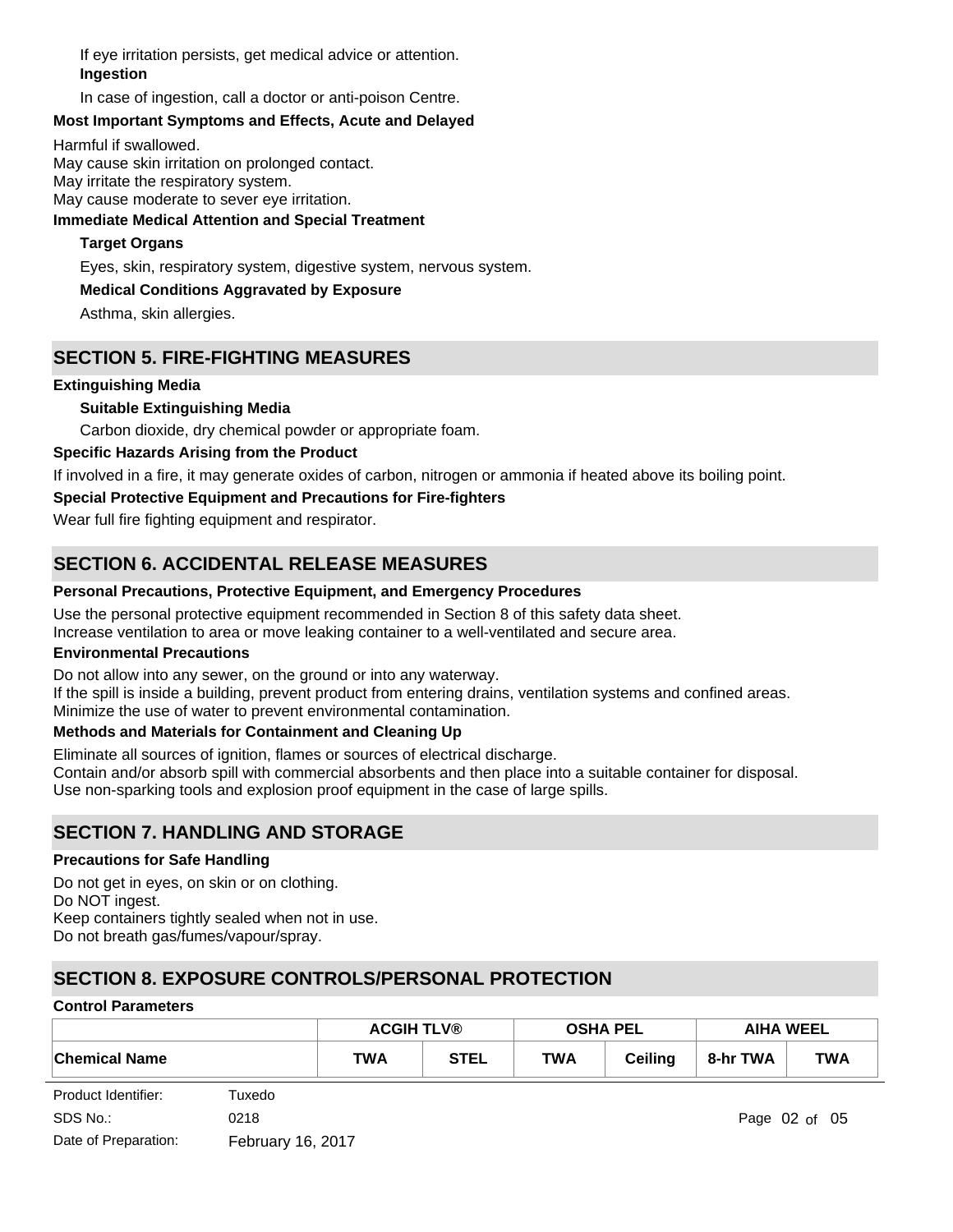|  | Naphtha<br>alkvlate<br>ı (petroleum).<br>heavy | 19<br>ma/<br>ʻHL |  |  |  |  |  |
|--|------------------------------------------------|------------------|--|--|--|--|--|
|--|------------------------------------------------|------------------|--|--|--|--|--|

# **Appropriate Engineering Controls**

Use local exhaust ventilation, if general ventilation is not adequate to control amount in the air.

#### **Individual Protection Measures**

# **Eye/Face Protection**

Wear eye protection if contact is not preventable.

# **Skin Protection**

Wear protective gloves and clothing to prevent skin contact.

**Respiratory Protection**

Use in well ventilated areas. In case of insufficient ventilation, wear suitable respiratory equipment.

# **SECTION 9. PHYSICAL AND CHEMICAL PROPERTIES**

| <b>Basic Physical and Chemical Properties</b>         |                                              |
|-------------------------------------------------------|----------------------------------------------|
| Appearance                                            | Clear violet.                                |
| <b>Odour</b>                                          | Petroleum distillate                         |
| рH                                                    | Not applicable                               |
| <b>Melting Point/Freezing Point</b>                   | Not available (freezing)                     |
| Initial Boiling Point/Range                           | Not available                                |
| <b>Flash Point</b>                                    | $\sim$ 51.0 °C (123.8 °F)                    |
| Flammability (solid, gas)                             | Not available                                |
| Upper/Lower Flammability or<br><b>Explosive Limit</b> | Not available (upper); Not available (lower) |
| <b>Vapour Pressure</b>                                | Not available                                |
| <b>Solubility</b>                                     | Insoluble in water                           |
| <b>Other Information</b>                              |                                              |
| <b>Physical State</b>                                 | Liquid                                       |
| <b>Bulk Density</b>                                   | ~ 0.80 kg/L                                  |

# **SECTION 10. STABILITY AND REACTIVITY**

## **Reactivity**

Not reactive under normal conditions of use.

# **Chemical Stability**

Normally stable.

## **Possibility of Hazardous Reactions**

May cause a fire.

# **Conditions to Avoid**

High temperatures. Freezing. Incompatible materials.

## **Incompatible Materials**

Strong acids (e.g. hydrochloric acid), strong oxidizing agents (e.g. perchloric acid), strong reducing agents (e.g. hydrides), strong bases (e.g. sodium hydroxide).

# **Hazardous Decomposition Products**

May include but are not limited to oxides of carbon, nitrogen and ammonia.

# **SECTION 11. TOXICOLOGICAL INFORMATION**

| Product Identifier:  | Tuxedo            |
|----------------------|-------------------|
| SDS No.:             | 0218              |
| Date of Preparation: | February 16, 2017 |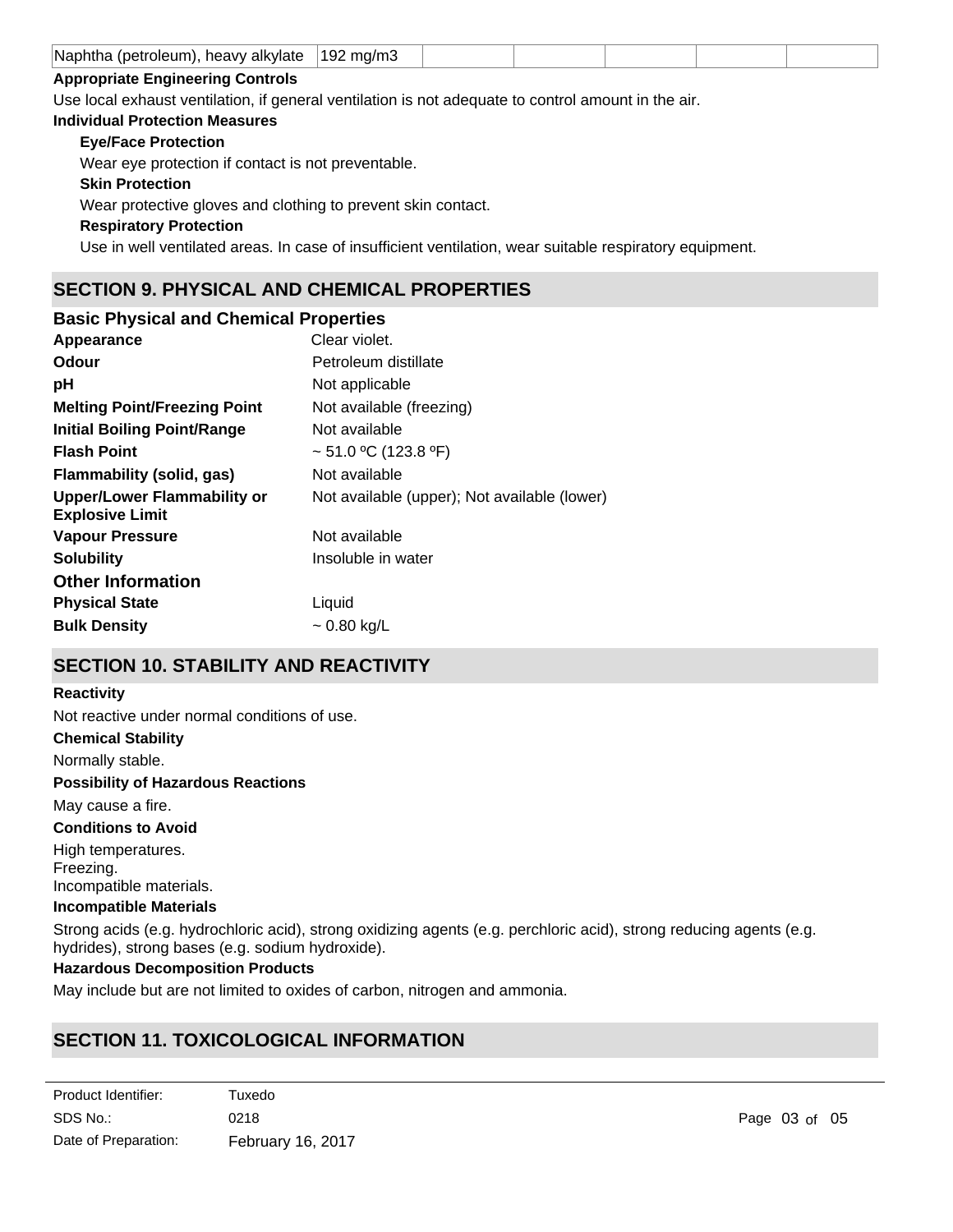# **Likely Routes of Exposure**

Inhalation. Skin contact. Skin absorption. Eye contact. Ingestion.

# **Acute Toxicity**

| <b>Chemical Name</b>                   | LC50                                   | LD50 (oral)        | LD50 (dermal)      |
|----------------------------------------|----------------------------------------|--------------------|--------------------|
| Naphtha (petroleum), heavy<br>alkylate | > 5900 mg/L (rat) (4-hour<br>exposure) | > 7600 mg/kg (rat) | > 3040 mg/kg (rat) |

## **Skin Corrosion/Irritation**

May cause irritation or symptoms such as redness, edema, drying, defatting or cracking of the skin.

# **Serious Eye Damage/Irritation**

May cause moderate to severe eye irritation.

# **STOT (Specific Target Organ Toxicity) - Single Exposure**

### **Inhalation**

May cause irritation of the respiratory system.

# **Skin Absorption**

May cause irritation on prolonged contact.

# **Ingestion**

Harmful if swallowed.

# **Aspiration Hazard**

May be drawn into the lungs (aspirated) if swallowed or vomited.

# **STOT (Specific Target Organ Toxicity) - Repeated Exposure**

No chronic effects are expected provided adequate person protection is taken during usage.

# **Respiratory and/or Skin Sensitization**

May irritate the respiratory system.

## **Carcinogenicity**

Not known to cause cancer.

### **Reproductive Toxicity**

### **Development of Offspring**

Not known to harm the unborn child.

### **Sexual Function and Fertility**

Not known to cause effects on sexual function or fertility.

# **Effects on or via Lactation**

Not known to cause effects on or via lactation.

# **Germ Cell Mutagenicity**

Not known to be a mutagen.

# **SECTION 12. ECOLOGICAL INFORMATION**

# **Ecotoxicity**

May cause adverse effects in the aquatic environment.

### **Persistence and Degradability**

May cause adverse effects in the aquatic environment.

### **Bioaccumulative Potential**

No information was located.

| Product Identifier:  | Tuxedo            |
|----------------------|-------------------|
| SDS No.:             | 0218              |
| Date of Preparation: | February 16, 2017 |